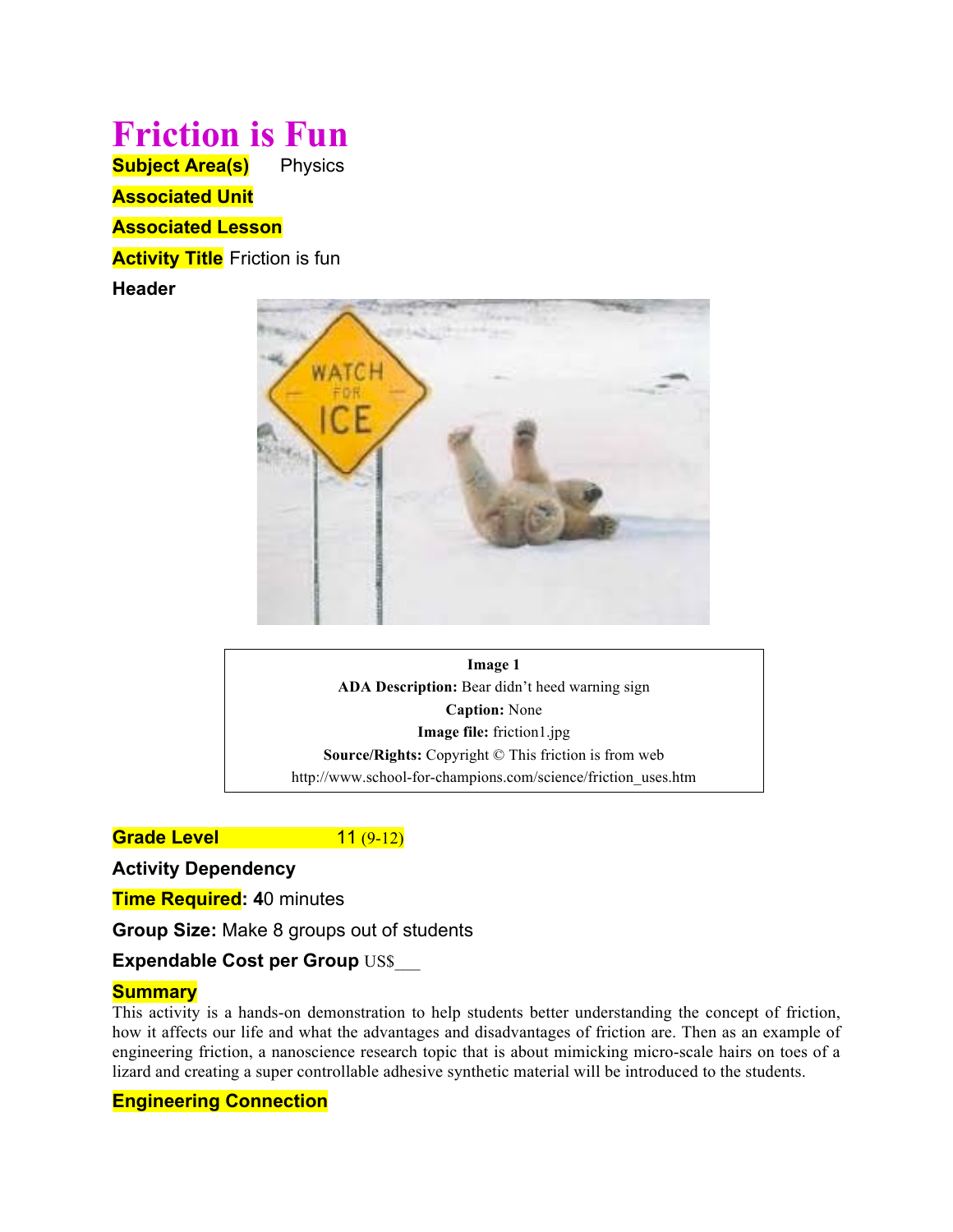Engineers care about friction! In many cases they are trying to reduce friction in order to help useful work being accomplished. The energy in overcoming friction is dispersed as heat and is considered to be wasted because useful work is not accomplished. This waste heat is a major cause of excessive wear and premature failure of equipments. Also in any type of vehicle—such as a car, boat or airplane—excess friction means that extra fuel must be used to power the vehicle. In other words, fuel or energy is being wasted because of the friction. Aerodynamic engineers are trying to improve the car's body or shape of airplanes to reduce the air friction when they are moving. For many other situations, engineers are trying to create friction to prevent slipping or sliding. They are always trying to have a good compromise in their designs to get just enough friction or a proper combination of frictions.

## **Engineering Category** = #1

Choose the category that best describes this activity's amount/depth of engineering content:

- 1. Relating science and/or math concept(s) to engineering
- 2. Engineering analysis or partial design
- 3. Engineering design process

## **Keywords**

Friction, Incline Plane, Coefficient of friction, Nanoscience, Nanotechnology, Biomimetics

## **Educational Standards**

Texas, Science: (A) in all fields of science, analyze, evaluate, and critique scientific explanations by using empirical evidence, logical reasoning, and experimental and observational testing, including examining all sides of scientific evidence of those scientific explanations, so as to encourage critical thinking by the student;

Texas, Science: (B) communicate and apply scientific information extracted from various sources such as current events, news reports, published journal articles, and marketing materials

# **Pre-Requisite Knowledge**

## **Learning Objectives**

After this activity, students should be able to:

- List what some important uses of friction are
- Explain how friction can be a nuisance
- Define what static and kinetic friction are in sliding friction
- Write down the standard friction equation and explain each term
- Describe coefficient of friction
- Describe how coefficient of friction could be determined via an inclined plane
- Explain a summary of the article about super friction micro-hair of gecko toes
- •

## **Materials List**

Each group needs:

- copper object (e.g. penny)
- wood surface (e.g. letter size clipboard)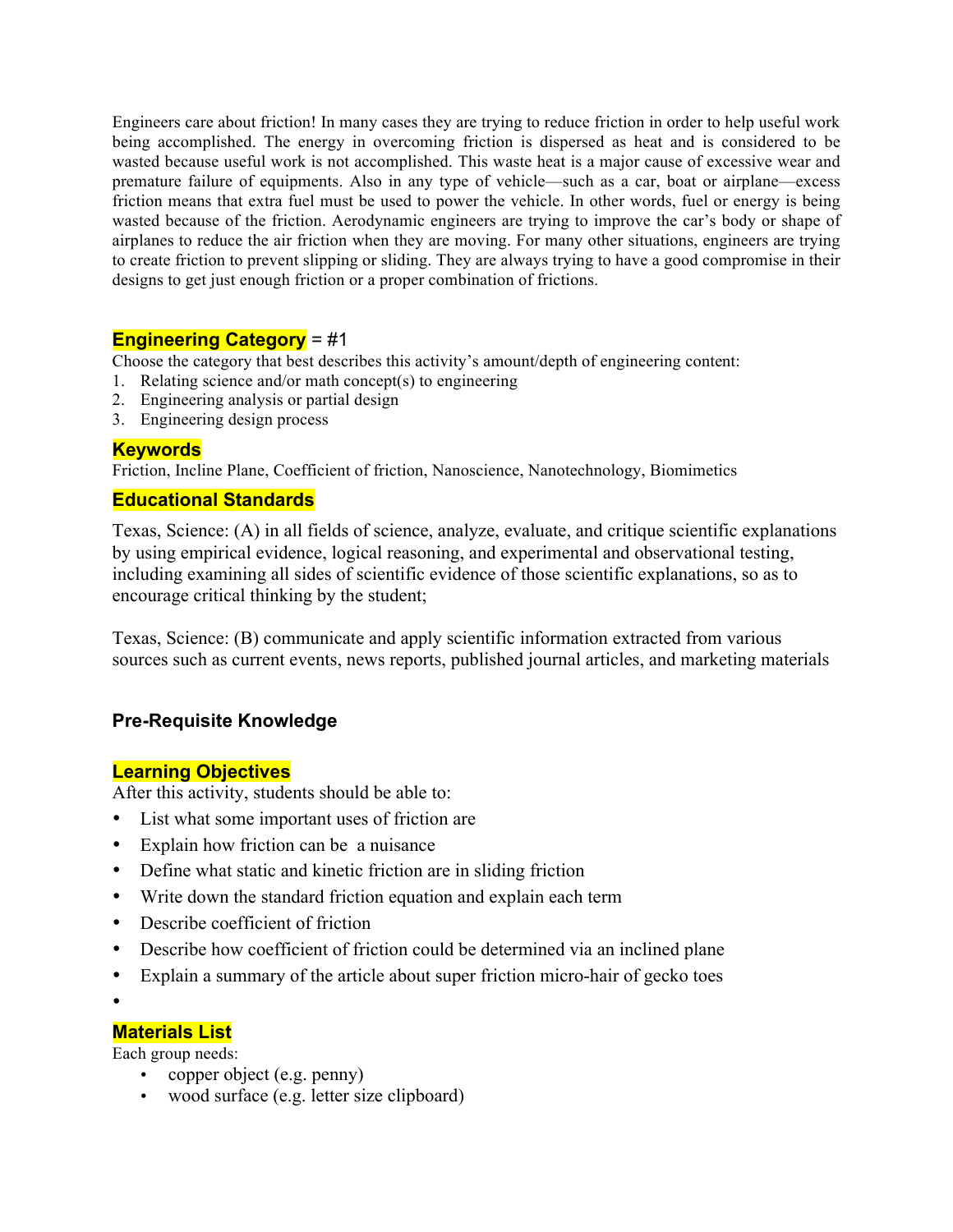- metal surface (e.g. base of a ring stand)
- ruler, protractor, and scientific calculator
- data table (attached)

To share with the entire class:

video projector and a big screen

## **Introduction / Motivation**

Whether it's driving on icy roads, rock climbing, or getting a better grip on a bat, the science of friction and adhesion plays a role—large and small—in many human activities.

Have you ever thought why geckos can run rapidly up walls or even upside down on polished glass? What helps gecko to move on vertical surfaces like we walk on the floor? Imagine that we could climb up a wall like a gecko. Scientists have been asking these questions for over a hundred of years. In a new research paper published in the Royal Society journal Interface, biology professor Kellar Autumn shows how the micro-hairs on gecko toes can reveal new insights into the fundamental nature of friction and adhesion.



**Image 2 ADA Description:** Gecko on a glass window **Caption:** None **Image file: gecko**.jpg Source/Rights: Copyright ©

So here let's figure out first what friction means in physical science.

Friction is a force that resists the motion of an object that is in contact with another object or material. The cause of friction is a combination of molecular adhesion, surface roughness, and deformation effects. If the objects are not moving relative to each other, the friction force is called static. If they are moving, the friction is kinetic. When two solid objects are in contact and a pushing force is applied to slide one object against the other, sliding friction force resists the motion. If F is the force pushing on an object and Fr is the force of friction, the relationship between F and Fr will determine whether the object will slide or not move at all. If the pushing force F is less than the resistive force of friction Fr (written as  $F \leq Fr$ ), there is no motion and the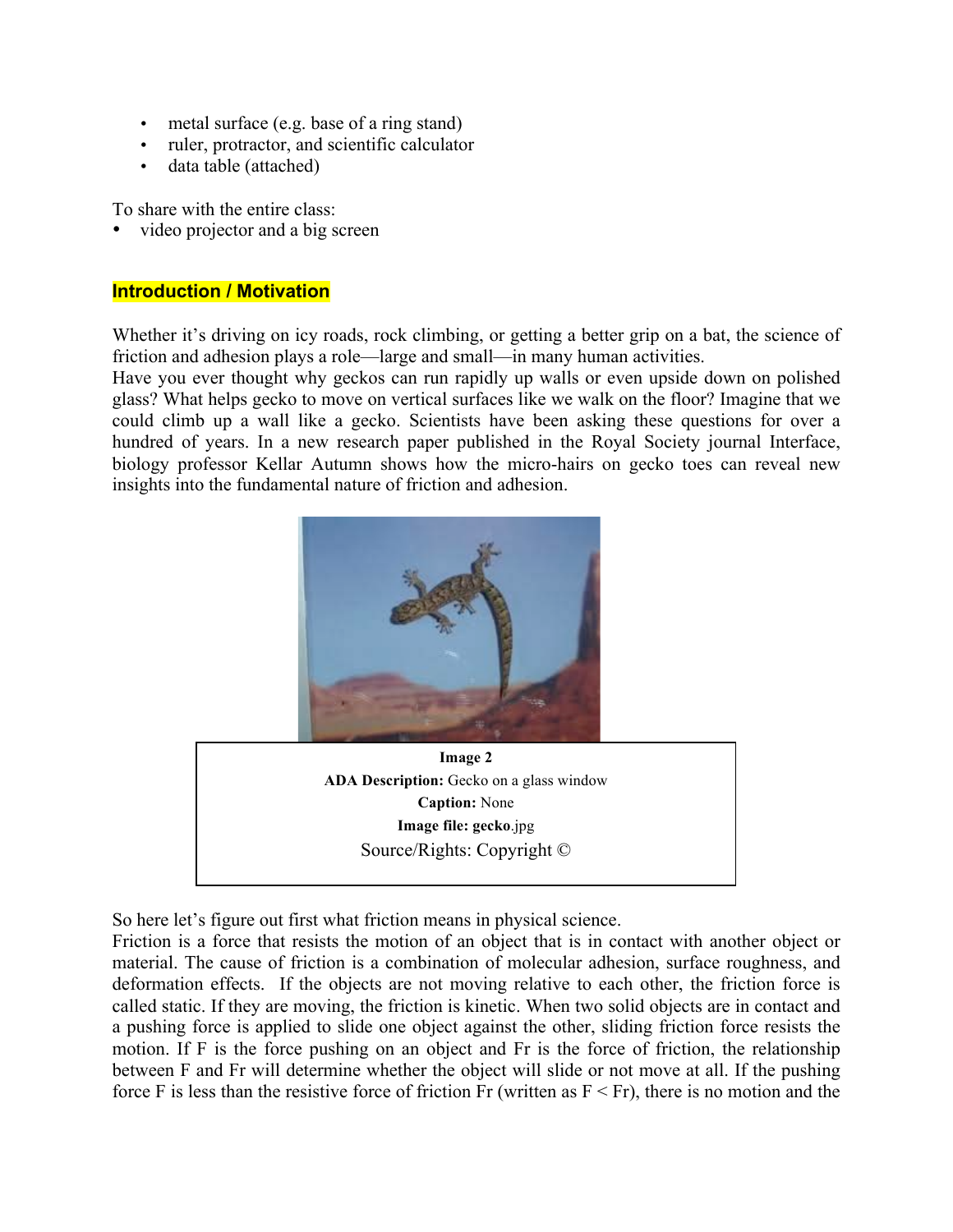objects remain static with respect to each other. In this case, the friction is considered static friction, which means it is not moving.



#### *Static > Kinetic*

What is interesting is that the static friction that holds an object in place is greater than the kinetic friction that slows down a moving object. In other words, once you start an object moving, the friction decreases from the static friction holding the object in place. You have seen this in trying to slide a heavy box across the floor. It may be very difficult to move, but once it starts sliding, it is easier to push.

Since friction is a resistance force that slows down or prevents motion, it is necessary in many applications to prevent slipping or sliding e.g. walking, writing, moving car on the road, etc. In those cases, there is an advantage of having friction. However, too much friction can be a nuisance, because it can hinder motion and cause the need for expending extra energy or cause heating up or wearing of contact surfaces. A good compromise is necessary to get just enough friction.

#### **Standard friction equation (F**riction is f**UN)**

When a force is applied to an object, the resistive force of friction acts in the opposite direction, parallel to the surfaces. The standard equation for determining the resistive force of friction when trying to slide two solid objects together states that the force of friction equals the coefficient friction times the normal force pushing the two objects together. This equation is written as

#### $F_r = \mu N$

where:

- **F<sub>r</sub>** is the resistive force of friction
- **µ** is the coefficient of friction for the two surfaces (Greek letter "mu")
- **N** is the normal or perpendicular force pushing the two objects together
- **µN** is **µ** times **N**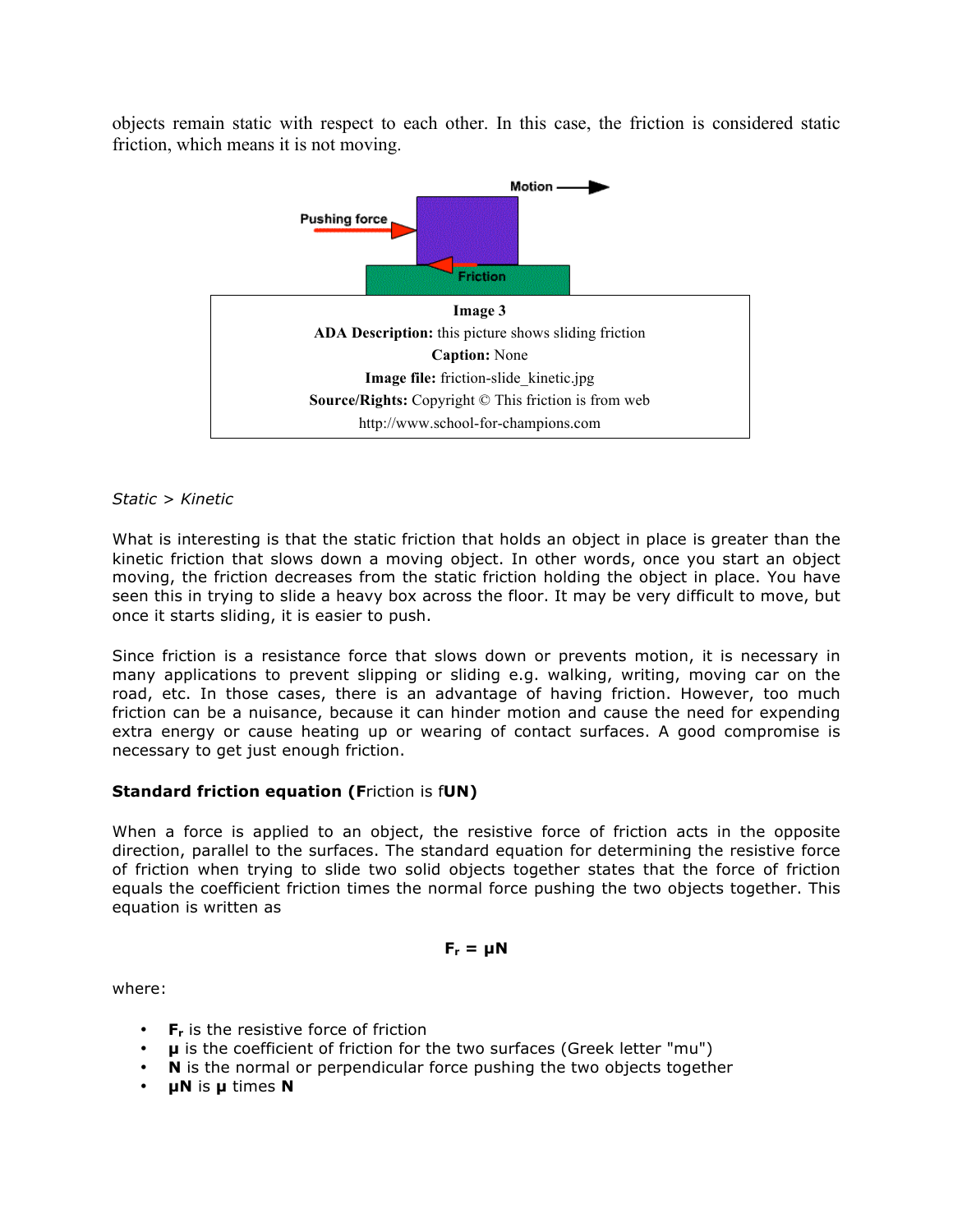This equation applies to both static and kinetic sliding friction. Static friction is the friction before an object starts to slide. Kinetic friction is the friction when the object is actually moving or sliding.

### *Weight on incline*

If the weight is on an incline, the normal force will be reduced by the cosine of the incline angle.



The equation is

 $N = wcos(θ)$ 

where:

- **N** is the normal force on the incline
- **w** is the weight
- **θ** is the incline angle
- **cos(θ)** is the cosine of the angle **θ**
- **Wcos(θ)** is **W** times **cos(θ)**

The *coefficient of friction*, **µ** (mu), is a number related to the two specific surfaces that are in contact with each other. It is very dependent on the roughness of each surface and how the materials slide against each other. Although there are charts listing average values of the coefficient of friction for various materials, the only true way to establish the number is by experiment and testing or empirical measurements. Also, there are no good formulae or equations to predict  $\mu$ . By dividing both sides of the standard friction equation  $F_r = \mu N$  by **N**, you will get the equation  $\mu = F_r/N$ , where  $F_r/N$  is  $F_r$  divided by N. This relationship indicates that if you can measure the friction force **Fr** and know the normal force **N** pushing the two objects together, you can determine the coefficient of friction **µ**.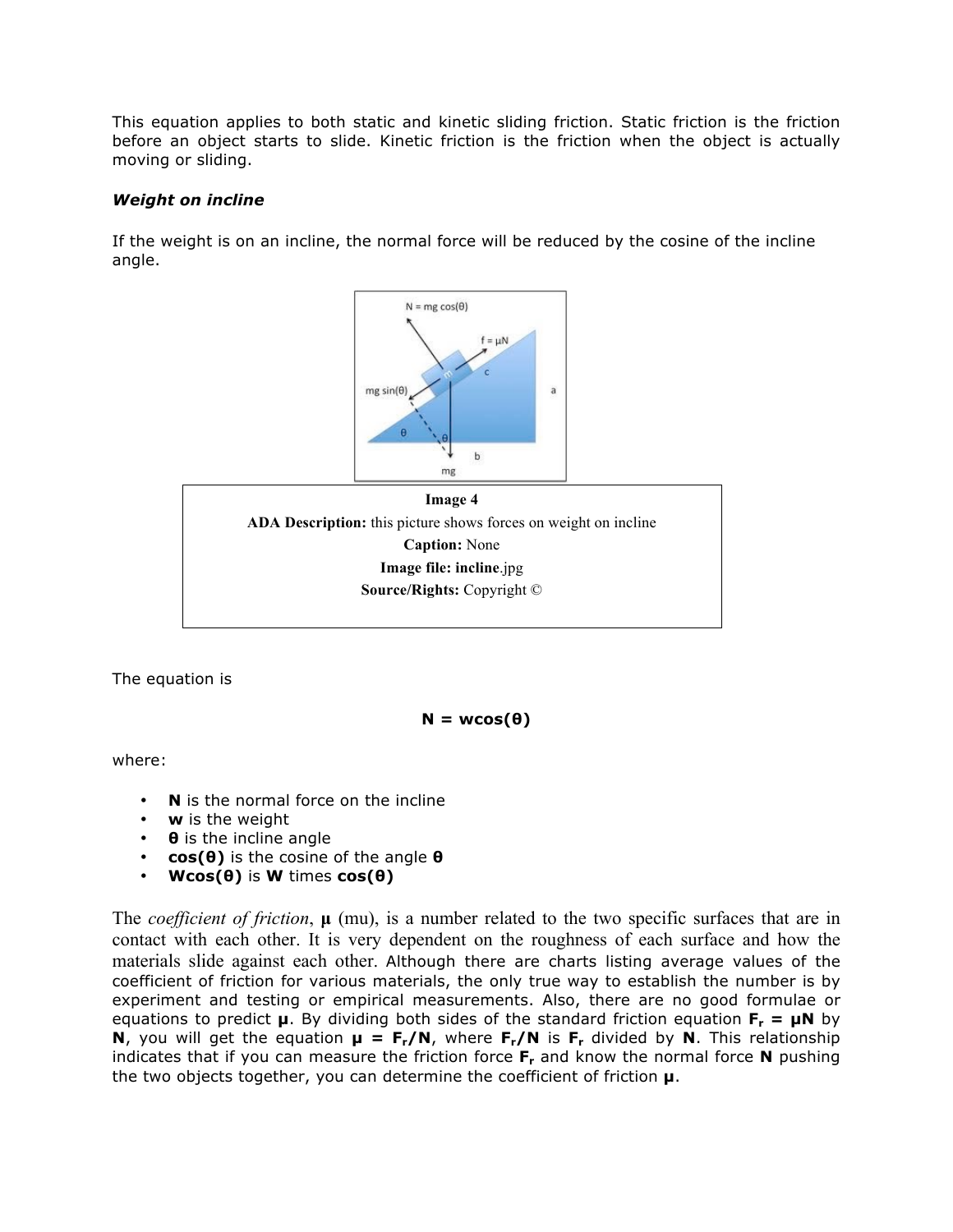A convenient device to measure the coefficients of friction for a pair of materials is an inclined plane device. In order to calculate  $\mu_s$  (static coefficient), the slope (angle) of the inclined plane is increased gradually until the object first begins to slide down the plane. At that angle, the component of the weight of the object  $(F_g)$  parallel to the plane has just succeeded in overcoming the force of static friction. Based on the Newton's second law of motion, this parallel component  $(F_g \sin\theta)$  is approximately equal to the static frictional force  $(\mu_s F_N)$ :  $\mathbf{F}_g \sin\theta = \mu_s \mathbf{F}_N$ . Through "free-body" force analysis, a normal force  $(F_N)$  that the object acts on the plane surface is equivalent to the weight of the object perpendicular to the plane  $(F_g \cos\theta)$ :  $\mathbf{F}_g \cos\theta = \mathbf{F}_N$ . Mathematically combining the above two equations will generate a useful calculation formula:  $\mu_s$  = tan $\theta$ , the coefficient of static friction is determined by the angle of the inclined plane, which is a pure number and has no unit.

# **Procedure**

Before the activity just write down the sentence "friction is FUN" on the board and have the students to notice that FUN stands for friction general formula. So F is equal to U that reminds coefficient of friction times N that reminds the normal contact force on the object. Then make 8 groups out of students and number them from 1 to 8. Then ask the students to following steps and record their data in the data table.

1. Place a penny in the center of a clipboard, and slowly lift up one end of the clipboard to generate the effect of an inclined plane.

2. Gradually increase the slope of the plane until the penny first begins to slide down, and record the angle of the inclined plane on the data table.

3. Repeat Step 1 and Step 2 twice, and apply a formula  $\mu_s = \tan\theta$  to calculate the coefficient of friction for those three trials. Next, find out the average of the coefficient on the surfaces between copper and wood.

4. Use the base surface of a ring stand (must be smooth without rust) as a metal surface to repeat the above steps for another three trials, and then calculate the average of the coefficient on the surfaces between two kinds of metals.

Then discuss the result with the class.

The next part of the activity is to help students get familiar with one of the nanoscience research topics and that is reviewing article and watching video about mimicking gecko toes to create a super friction synthetic material.

> **Image 5 ADA Description:** this picture shows gecko toes **Caption:** None **Image file:** geckotoes.jpg **Source/Rights:** Copyright ©

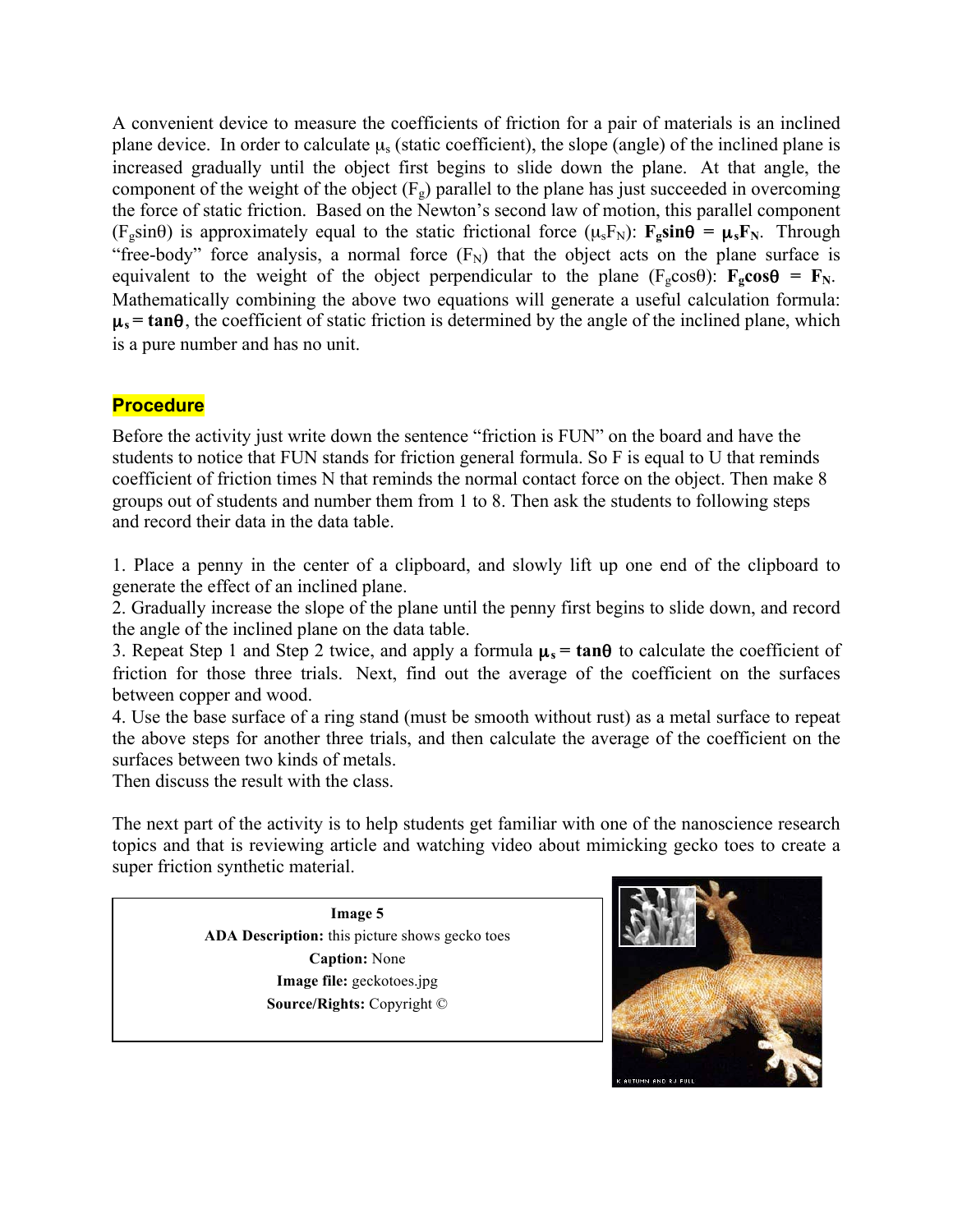Geckos climb vertical and even inverted surfaces with ease using millions of nano-scale adhesive foot-hairs on each toe. Each foot-hair splits into hundreds of tips only 200 nanometers in diameter, permitting intimate contact with rough and smooth surfaces alike. Geckos' adhesive microstructure requires minimal attachment force, leaves no residue, is directional, detaches without measurable forces, is self-cleaning, and works underwater, in a vacuum, and on nearly every surface material and profile. So scientists are getting inspiration from gecko toes and try to make an controllable super adhesive material that they may use it to make climbing robots or spider man in the future.



Here the related video mentioned in the multimedia support part being shown into the class. It is a very interesting video and the students show a lot of interest on that. Also, it would be very helpful if students have the related scientific article which is again referred in the multimedia support part for reference.

## **Attachments**

1. Data Table

**Safety Issues**

•

**Troubleshooting Tips**

**Investigating Questions**

**Assessment**

**Activity Extensions**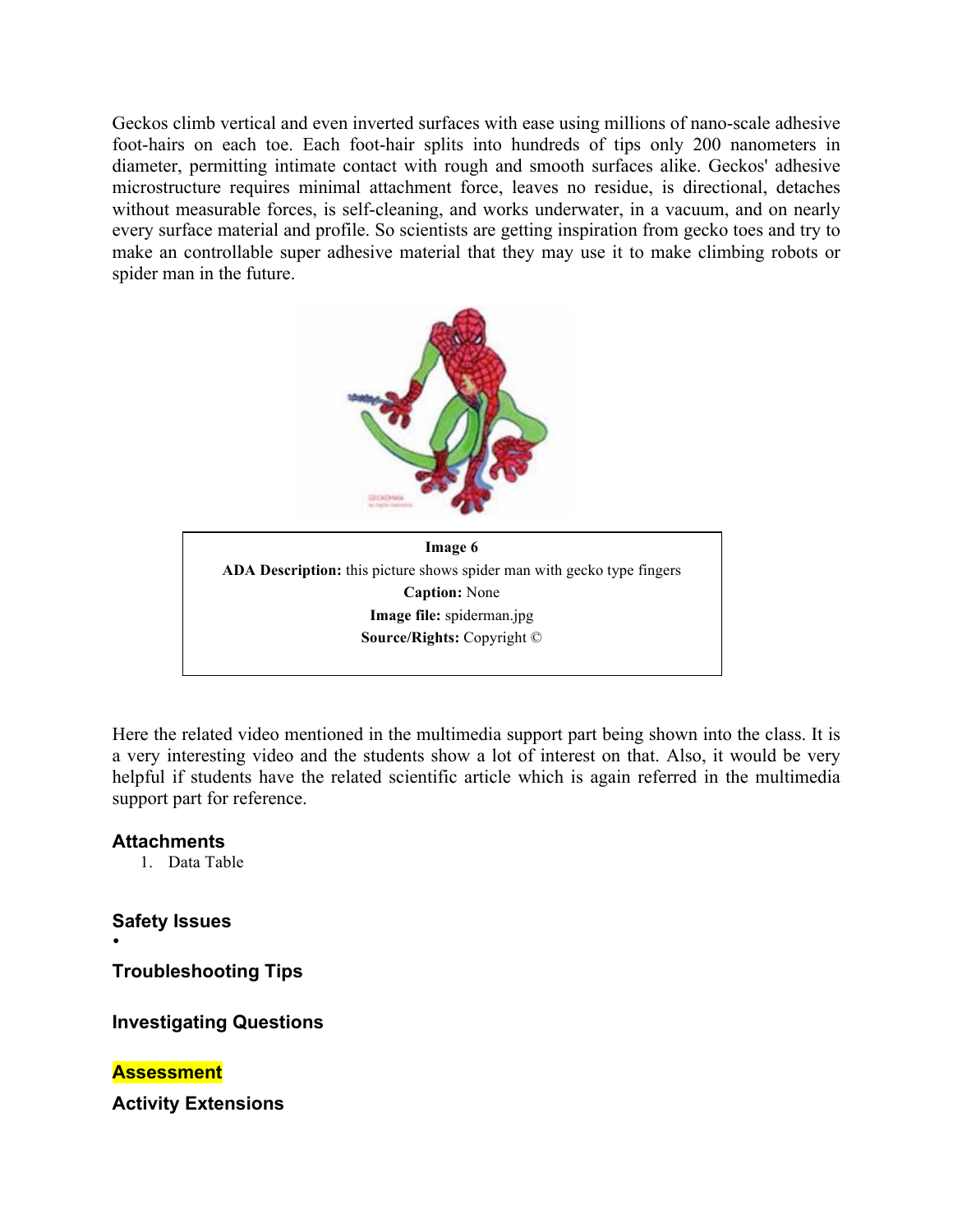# **Additional Multimedia Support**

- Scientific video: "**Gecko Climbing Robot on Weird Connections**" http://www.youtube.com/watch?v=anbqiBUmKIA
- Scientific American article **"Sticky Science: Gecko Toes Key to Adhesive That Doesn't Lose Its Tackiness"** http://www.scientificamerican.com/article.cfm?id=sticky-situation-gecko-toe-adhesive

**References** http://www.school-for-champions.com/science/friction\_uses.htm http://www.scienceteacherprogram.org/physics/wang03.html

**Other**

**Redirect URL**

**Contributors** Parnia Mohammadi, Roberto Dimaliwat

# **Copyright**

## **Supporting Program**

National Science Foundation GK-12 Program, University of Houston

**Version: September 2010**